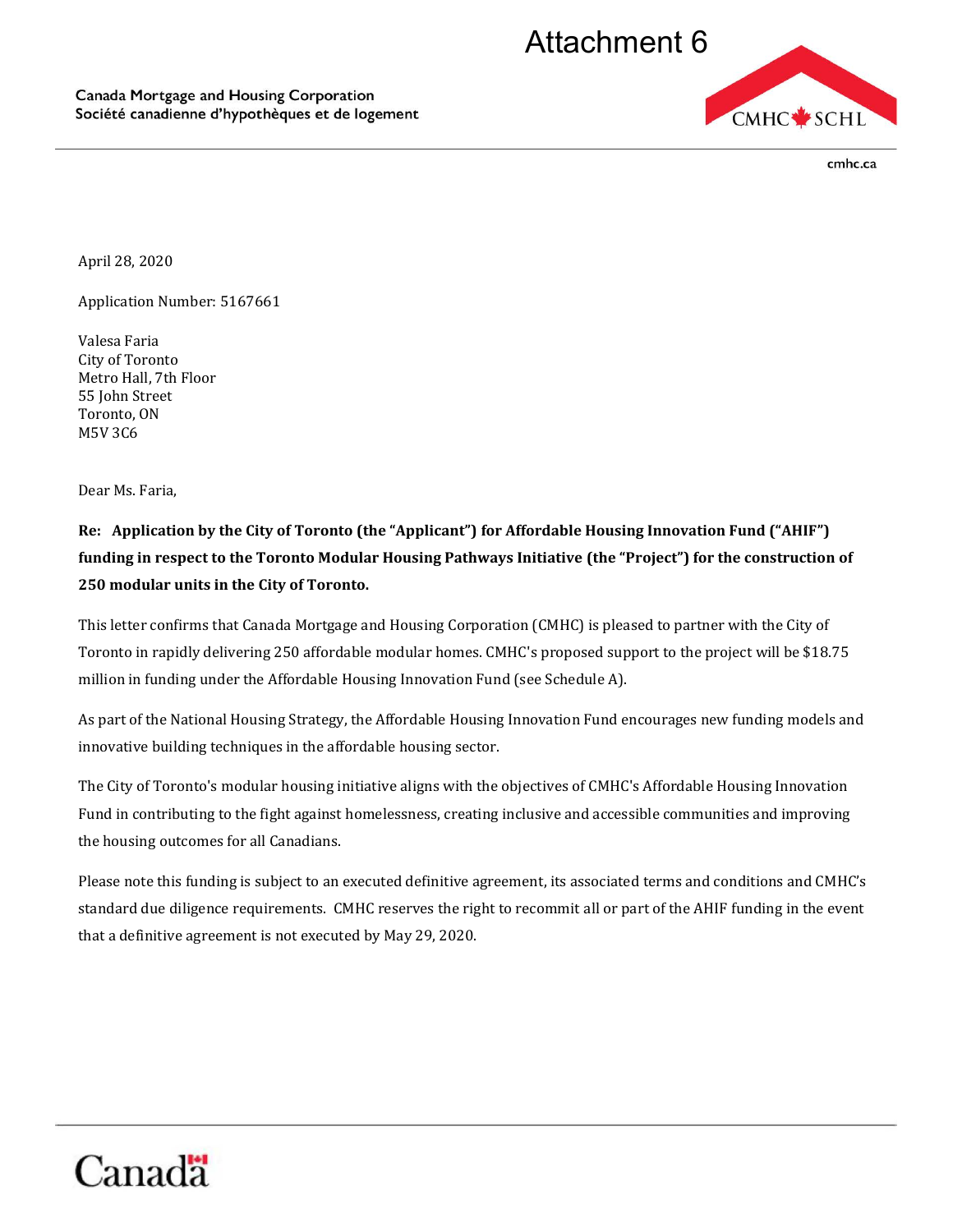Yours truly

Per:  $\_\_$ 

Yannick Monaghan

Director, Innovation Fund and Federal Land Disposition